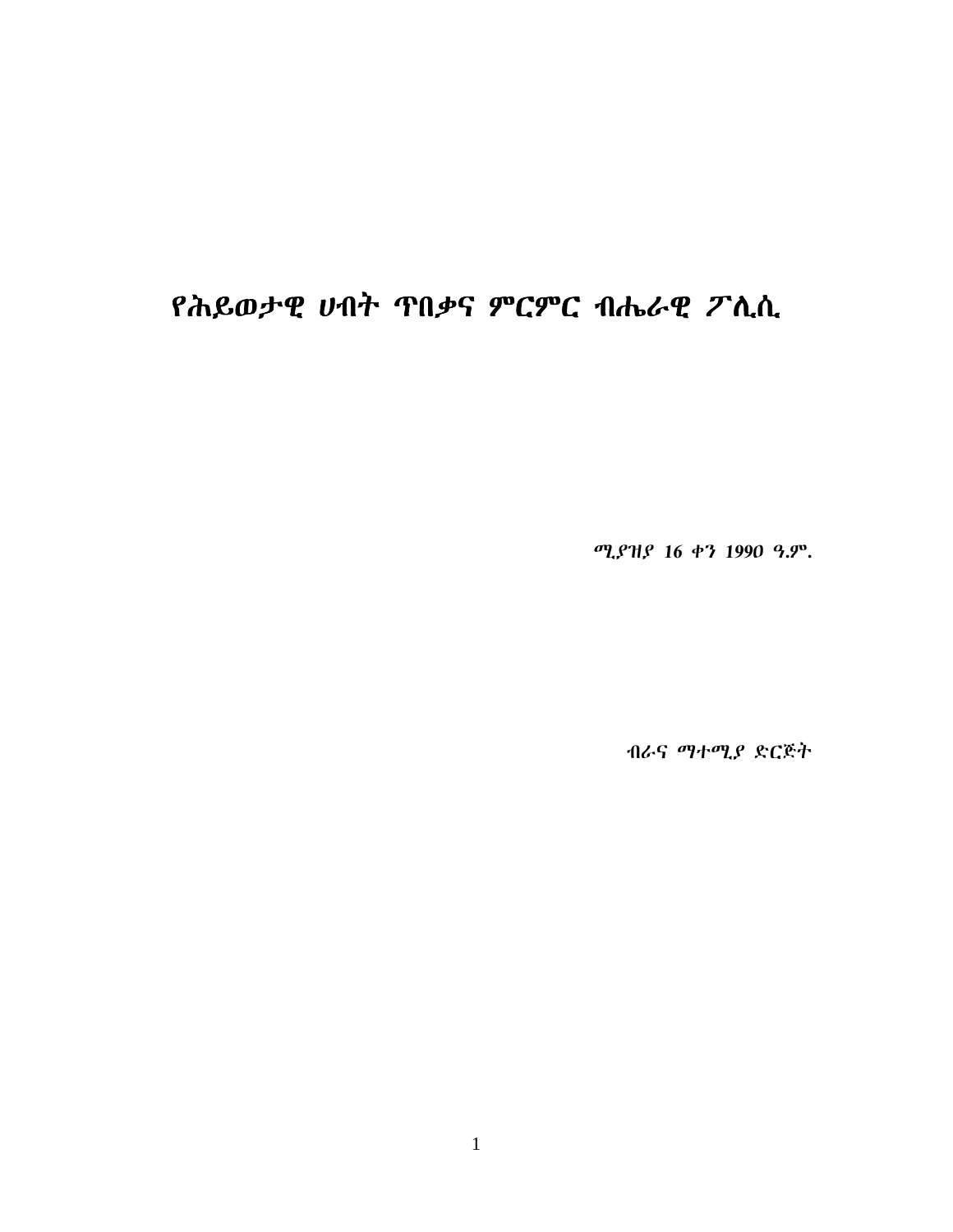### የሕይወታዊ ሀብት ጥበቃና ምርምር ብሔራዊ ፖሊሲ

#### መቅድም  $1.$

- ኢትዮጵያ በዓለም ላይ የበርካታ የግብርና ተክሎች መፍለቂያና መራቢያ ከሆኑት  $1.1$ ዋና የጀነቲክ ሀብት ማዕከሎች አንዳ ከመሆንዋም በተጨማሪ ስራ የዱር በቀል ዕፀዋት፣ የእንስሳትና የጥቃቅን ሕዋሳት ጀነተክ ሀብት ባለቤት ነች። ይህ የጀነተክ *ሁ*ብት ስ*ሀገሪቱ ኢኮኖሚያዊ ማህበራዊና አካ*ባቢ*ያዊ እድገት ወ*ሳኝ አስተዋጽኦ ያደር*ጋ*ል:: *ነገር ግን ይህ ሀብት* በአሁኑ ጊዜ በተፌዋሮና በሰው ስራሽ ችግሮች ምክንያት በመመናመንና ተፌዋሮአዊ ይዘቱም በመዳከም ላይ በመሆኑ መተኪያ በማይገኝስት ሁኔታ ሰጥፋት በመደረግ ላይ ነው። ይህን የሕይወታዊ ሀብት ዋፋት መንግሥት በደንብ ተገንዝቦታል፡፡ እያስበውም መዋቷል፡፡ ስስዚህ ይህ የጀነቲክ ሀብታችንን ስመጠበቅ ቀጣይነት ባስው መልክ ስማዳበርና ስመጠቀም የሚያስችል አስቸኳይ ብሔራዊ እርምጃ መውሰድንና ተገቢውን ሥርዓት መዘር*ጋ*ትን ይጠይቃል::-
- $1.2$ የዕፀዋት፣ የእንስሳትና የጥቃቅን ሕዋሳት የጀነቲክ ሀብት ወደ ሀገር ማስገባትን፤ ክሀገር ማስወጣትንና የልውውጥ ተግባራትን በተመስከተ አጠቃላይ የፖለሲ መመሪያ እና ተገቢው ግንዛቤ ባለመኖሩ ምክንያት የተለያዩ ዝርያዎች ወደ ሀገር ውስዋ የማስገባቱና ከሀገር የማስወጣቱ እንቅስቃሴ ቁጥዋር የሥደለውና ያልተቀናጀ መሆን፣ይህ ሁኔታ ደግሞ ውድ ከሆኑ ሀገር በቀል የጀነቲክ ሀብቶች *የሚገኙትን ጥቅሞች ሲያ*ስቀር ከመቻሉም በተጨማሪ ምንነታቸው *ያ*ልተረ*ጋገ*ጠ ዝርያዎች ከዚህ *ጋ*ር በተያያዘም የዝርያ በሽታዎች፣ ተባዮችና አረሞች ወደ ሀገር ውስጥ መግባትን አስከትሏል፤ እያስከተለም ነው፡፡
- የጀነቲክ ሀብትን በአስተማማኝ ሁኔታ መጠበቅን፣ ሚዛናዊ በሆነ ስልት  $1.3$ ማዳበርንና ቀጣይነት ባለው ሁኔታ መጠቀምን በተመለከተ ቅድሚያ ሊሰጣቸው ከሚገባቸው ብሔራዊ እርምጃዎች አንዱ ብሔራዊ አቋምን በተገቢው የመንግሥት ፖሲሲ መግለጽ ነው። ይህንንም እውን ስማድረግና የሕይወታዊ ሆብትን መጠበቅ ስሕጠቃሳይ ማህበረ ኢኮኖሚያዊ እድ*ገ*ትና ስዘሳቂ የአካባቢ ዋበቃ ዓላማዎች መሳካት አስፌላጊ ከሆኑ ቀዳሚ ሁኔታዎች አንዱ ሆኖ በመገኘቱ ይህ የሕይወታዊ ሀብት ብሔራዊ ፖሊሲ ወዋቷል። ስስዚህ የሕይወታዊ ሀብት ዋበቃ፣ ተገቢ አያያዝና አጠቃቀም ለኢትዮጵያ ሕዝብ ማህበረ ኢኮኖሚያዊ *ዕ*ድንት ከፍተኛ አስተዋጽኦ የሚያደርግ በመሆኑ በፖሊሲ በሕግና በብሔራዊ አቅም ግንባታ ሲደንፍና ሲጠናከር ይገባል።

#### $2.$ ዓላማዎች

- የሕይወታዊ ሀብት ጥበቃና ምርምር ብሔራዊ ፖሊሲ ዓላማዎች የሚከተሱት  $2.1$ ናቸው።
	- የኢትዮጵያ የዕፀዋት፣ የእንስሳትና የጥቃቅን ሕዋሳት ጀነቲክ ሀብቶችና  $\star$ አጠቃላይ ሥርዓተ ምህዳሮች መጠበቃቸውን፣ መልማታቸውን፣ በአግባቡ መያዛቸውንና በዘላቂነት በጥቅም ላይ መዋላቸውን ማፈ*ጋገ*ጥ
	- በጀነቲክ ሀብት ሳይ የብሔራዊ ባለቤትነት መከበርን፣ ይህን ሀብት  $\star$ በሚዛናዊነት መስዋወጥን፣ ንዳት በማያስከትል መልኩ ማንቀሳቀስንና በአጠቃሳይ ተገቢ አያያዙን የሚያፈጋግዋ ዘዴ መቀየስ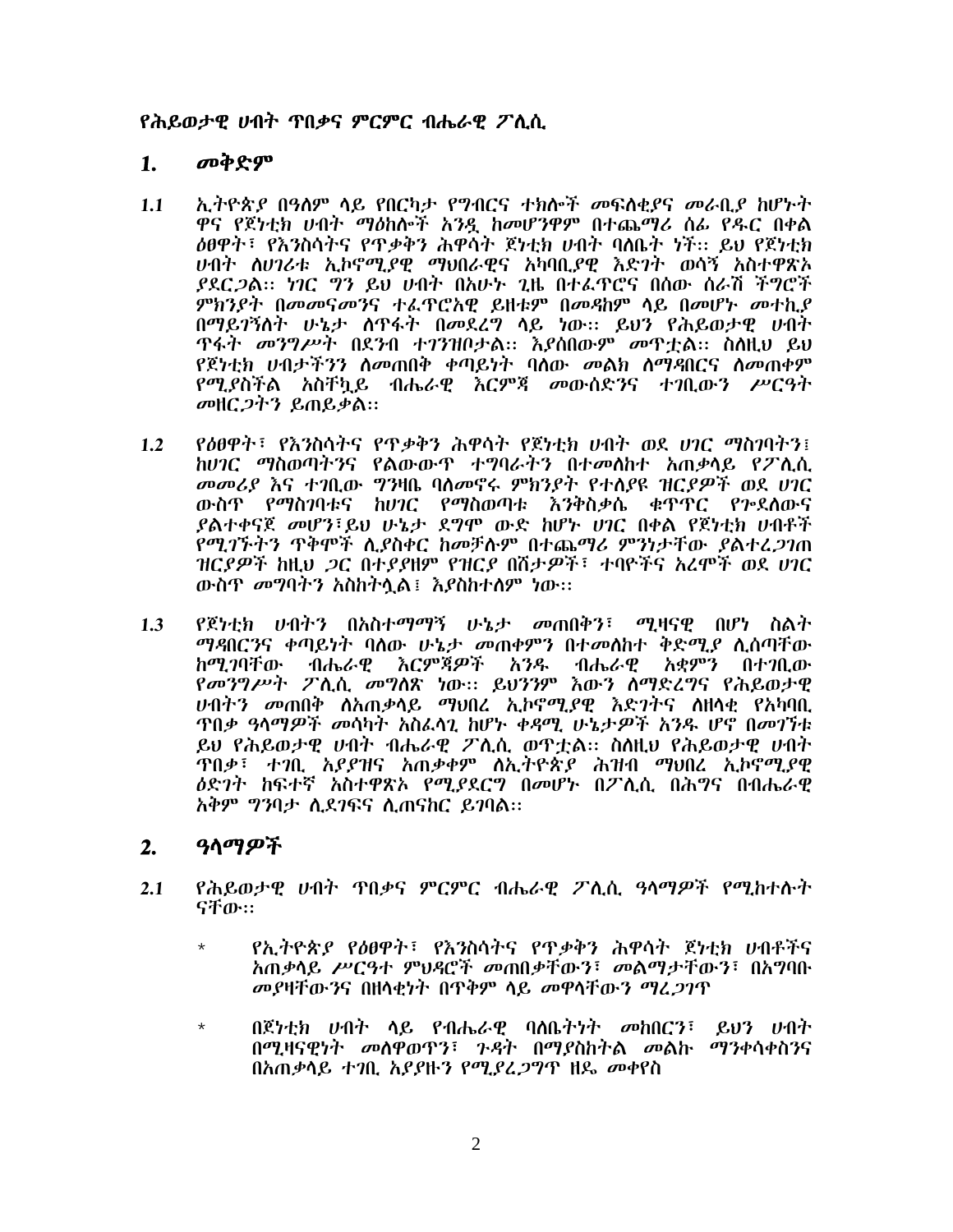- በሀገሪቱ ሕጕችና ደንቦች እንዲሁም ሀገሪቱ ባደረገቻቸው ዓለም አቀፍ  $\star$ ስምምነቶች መሠረት የሀገሪቱ የጀነቲክ ሀብቶች ከሀገር ውስጥም ሆነ ከሀገር ውጭ በማሰባሰብና በማስተዋወቅ እንዲሁም ከሀገር የወጣውን በማስመለስ ማበልፀግ ማበረታታት፡፡ በተጨማሪም ባሕሳዊ እውቀትና የጀነቲክ ሀብት በጥቅም ላይ በሚውሉበት ጊዜ ከሚገኘው ጥቅም ተካፋይ መሆናቸውን ማፈጋገጥ፤
- በሕይወታዊ ሀብት ዋበቃና መዳበር ሂደት አግባብ ባላቸው ድርጅቶች  $\star$ መካከል ሲኖር የሚገባውን ትስስርና ቅንጅት ስማፈጋገጥ የሚያስችል ተግባራዊና ቀልጣፋ መዋቅር መፍጠር፤
- <u>የሕይወታዊ ሀብት ዋበቃና ልማት መዳበርንና ዘስቂታ ያስው አጠቃቀምን</u>  $\star$ ውጤታማ ስማድረግ አካባቢያዊና ዓስምአቀፋዊ ትብብርን ማበረታታት፡፡

#### $3.$ *የፖሊሲ መመሪያዎች*

የተጠቀሱትን ዓላማዎች ተግባራዊ ለማድረግ የሚከተሱት የፖሊሲ መመሪያዎች ተፈጻሚነት ይኖራቸዋል።

- *የኢት*ዮጵ*ያ ፌ*ጴራሳዊ ዴሞክራሲያዊ ሪፑብሊክ መንግሥት የሀገሪቱን  $3.1$ <u>የሕይወታዊ ሀብት ስመጠበቅ፣ ስመንከባከብና ዘላቂነት ባሰው የአጠቃቀም</u> ሥርዓት መሠረት ስማራመድ የሚያስችል አዲስ ሕግና ደንብ እንደ አስፌሳጊነቱ ያወጣል እስከአሁን የሚሥራባቸውን ሕጕችና ደንቦች *ያሻሽ*ሳል።
- መንግሥት ስዕፀዋት ስእንስሳትና ስጥቃቅን ሕዋሳት ጀነተክ ሀብት ቅኝት፣  $3.2$ አሰባሰብ፣ አጠባበቅ፣ የባህሪያት ትንተና፣ ግምገማና አጠቃቀም እንዲሁም ለዋናትና ምርምር መዳበር ተገቢውን ትኩረት ይሰጣል፡፡
- ኢትዮጵያ በሕይወታዊ ሀብቷ ላይ የባለቤትነት መብት ያላት መሆኑን  $3.3$ በመገንዘብ ይህን የጀነቲክ ሀብት አስመልክቶ የሚከናወን ማንኛውም የቅኝት፣ የምዝገባ፣ የአሰባሰብ፣ የማንቀሳቀስ፣ የመስዋወጥ፣ ወደ ሀገር የማስመለስ፣ እንዲሁም የመጠቀም ተግባር በሀገሪቱ ሕግና ደንብ እንዲሁም በሁለት ወገንና ወይም ከሁለት በላይ ከሆኑ ወገኖች *ጋ*ር በሚደረጉ ስምምነቶች መሠረት ይሆናል።
- ይህንን ፖሊሲ የሚያስፌጽም አካል ማቋቋም  $3.4$
- *የፌ*ደራልና *የክ*ልላዊ *መንግሥታት* የሕይወታዊ ሀብት ጥበቃና ዘስቄታዊ  $3.5$ አጠቃቀም ነክ ትምህርቶች በሀገሪቱ የትምህርት ሥርዓት ውስጥ በሚገባ መዋሃዳቸውንና የሕይወታዋ ሀብት ንዳዮችን በተመስከተ በግለሰብ፣ በቤተሰብና በአጠቃሳይ በሕብረተሰብ ዘንድ ተገቢው ግንዛቤ መስረፁን ማሪ ጋገጥ::
- ባህሳዊ የሕይወታዊ ሀብት የጥበቃና የአጠቃቀም ስልቶች እንዲሁም አገር 3.6 በቀል እውቀቶች በሚገባ ተሰብስበው፤ ተመዝግበው፤ ተጠንተውና ተሻሽለው በጥቅም ላይ እንዲውሱ ማድረግ፡፡
- በውሳኔ አሰጣዋ ሂደት የሕብረተሰቡን ተሳትፎ እንዲሁም የአካባቢውን  $3.7$ ሕዝብ የሀብት ባለቤትነት የሚያረ*ጋግ*ጡና ከእነዚህም በ*ጋ*ራና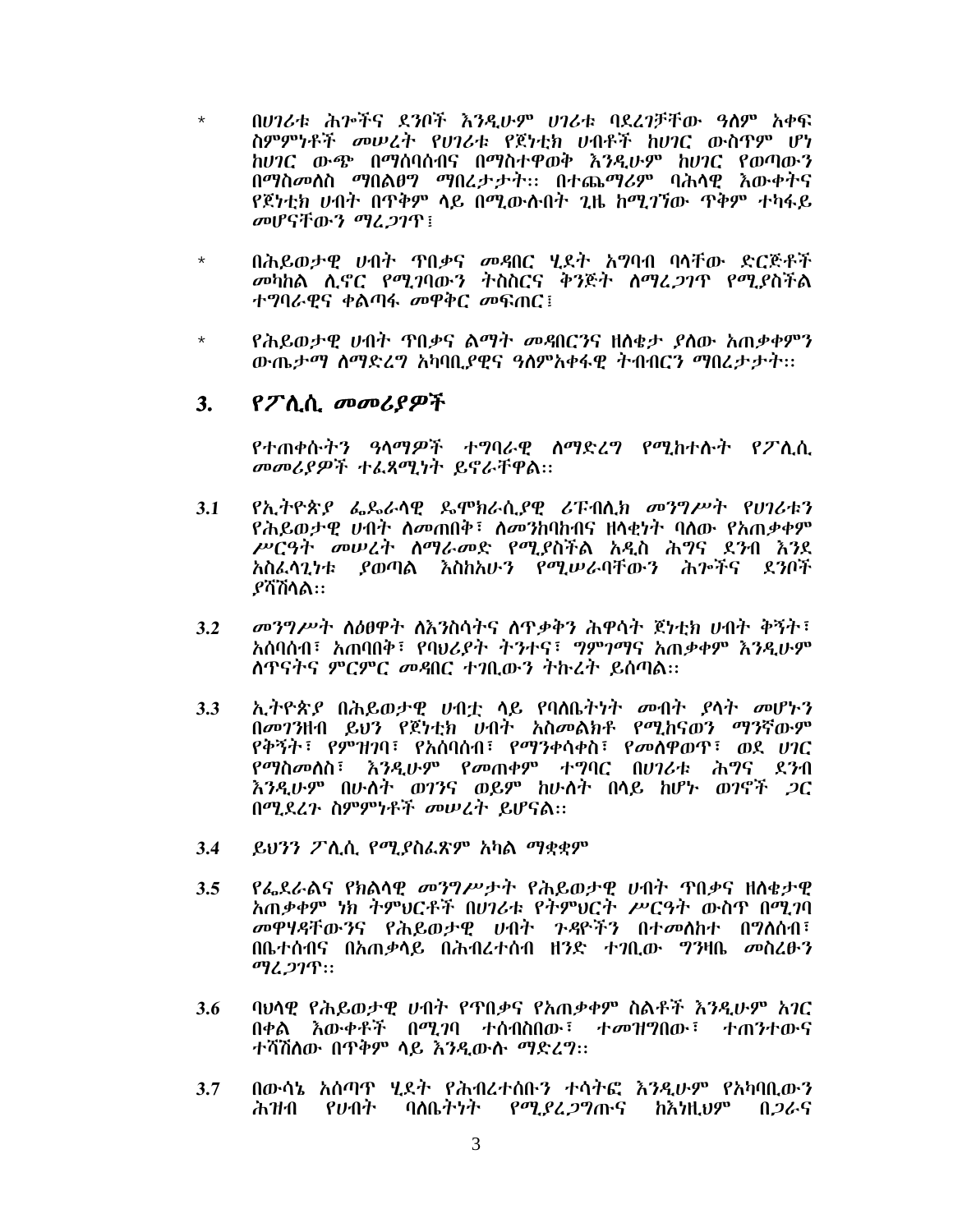በአስተማማኝ እንክብካቤ ከሚያዙ የተፌዋሮ ሀብቶች ለሕዝቡ ኢኮኖሚያዊ ጠቀሜታን ስማስገኘት የሚያስችሱ በሕብረተሰቡ ላይ የተመሰረቱ ሥርዓቶች እንዲኖሩ ማድረግ::-

- *የኢት*ዮጵ*ያ ፌ*ደራሳዊ *ዲ*ሞክራሲ*ያ*ዊ መንግሥት ከጊዜ ወደ ጊዜ ተጠንቶ  $3.8$ በሚቀርብለት የውሣኔ ሀሳብ መሠረት የዘቦታ ጥበቃዎችን (ብሔራዊ ፖርኮችንና ሌሎች የሕይወታዊ ሀብት ዋበቃ ቦታዎችን) በየደረጃው በፌደራሳዊ መንግሥት ወይም በክልሳዊ መንግሥታት ሥር እንዲተዳደሩና እንዲመሩ ያደር*ጋ*ል።
- የሕይወታዊ ሀብት ጥበቃና ምርምር ብሔራዊ ፖሊሲ ከብሔራዊ  $3.9$ የኢኮኖሚ ፣ የእርሽ፣ የኢንዱስትሪ፣ የጤና፣ የትምህርት፣ የሥነ ሕዝብና፣ የከተማ፣ የሀይልና የህንጻ፣ የሀብት አያያዝና የአካባቢ ጥበቃ ፖሊሲዎችና ስትራቴጂዎች *ጋ*ር የተዋሀደና በእነዚሁም የተደ*ገ*ሬ ይሆናል። ዘላቂነት ያላቸው የማምረት ስርዓቶች መዳበርን ስማበረታታት፤ በእነዚህም ስርዓቶች አማካይነት በስነ ሕይወታዊ ሀብቶች ላይ የሚመጣውን ተጽእኖ ለመቀነስና የሚያስከትለውን ጉዳት ለማስወገድ የእነዚህ ዘርፎች ፖሊሲዎች እርስ በርሳቸው የተገናዘቡና የተጣጣሙ እንዲሆኑ ያደርጋል፡፡
- በሀገሪቱ ውስዋ ከሕይወታዊ ሀብት ዋበቃና ምርምር *ጋ*ር የተያያዙ **3.10** የተለያዩ ተግባራትን ስማቀድ፣ ስማዳበርና ትክክስኛ አቅጣጫ ስማስያዝ እንዲሁም የተቀናጀ ብሔራዊ የሕይወታዊ ሀብት መርሃ ግብር ስመፍጠር ስተግባራዊነት አመቺ የሆነ የመገናኛ ሥርዓት ይዘረ*ጋ*ል።
- ጠንካራ የሕይወታዊ ሀብት ጥበቃ፣ ምርምርና አጠቃቀም ስማከናወን  $3.11$ በስፋት የስስጠነ የሰው ኃይል፣ በዋናትና ምርምር፣ በመሠረተ ልማት ድ*ጋ*ፍና በአ*ገ*ልግሎት ሰጭ መሳሪ*ያዎች* ጠንካራ ብሔራዊ ብቃትና ችሎታ ወሳኞች ናቸው። ስስዚህም መንግሥት ስሕይወታዊ ሀብት *ፕበቃና ምርምር*፣ ስብሔራዊ ብቃትና ችሎታ *ግን*ባታ ከፍተኛ ትኩረት ይሰጣል፡፡ የጀነቲክ ሀብት እንክብካቤና ዘላቂ አጠቃቀም የተለያዩ ሙያዎችን የሚያሳትፍና የበርካታ ሙያተኞችን የተቀናጀ ዋረት የሚጠይቅ በመሆኑ መንግሥት ስሕይወታዊ ሀብት ጥበቃና መዳበር አግባብ ያሳቸው ሙያተኞችን የማሰልጠንና የማደራጀቱን ጉዳይ በቅርብ ይከታተሳል።
- በሀገሪቷ የሕይወታዊ ሀብት አጠባበቅን ዘሳቂ አጠቃቀምን በተመስከተ  $3.12$ መረጃ የማሰባሰብ፣ የመመዝንብ፣ የማደራጀትና ስተጠቃሚዎች የማስራጨት ችሎታና ብቃት ያስው ብሔራዊ የሕይወታዊ ሀብት መረጃና ሰነድ ማደራጃ ሥርዓት ይዘረ*ጋ*ል።
- $3.13$ <u>የሕይወታዊ ሀብት ጥበቃ ልማትና አጠቃቀምን በተመስከተ መንግሥት</u> *ያፀ*ደቃቸው*ን* ዓስም አቀፍ ስምምነቶችን ስማስፌፀም የሚያስችሉ ሁኔታዎችን ያመቻቻል::
- $3.14$  ፌደራሳዊ መንግሥትና የክልል መንግሥታት ከሕይወታዊ ሀብት የሚሰበስቡት *ገ*ቢ ስሕይወታዊ ሀብት አጠባበቅ፣ ልማትና አስተዳደር እንዲሁም በአጠባበቁና በእንክብካቤው ላይ ተሳትፎ ለሚያደርጉ የአካባቢ ሕብረተሰብ ዋቅም እንዲውል ያደር*ጋ*ል።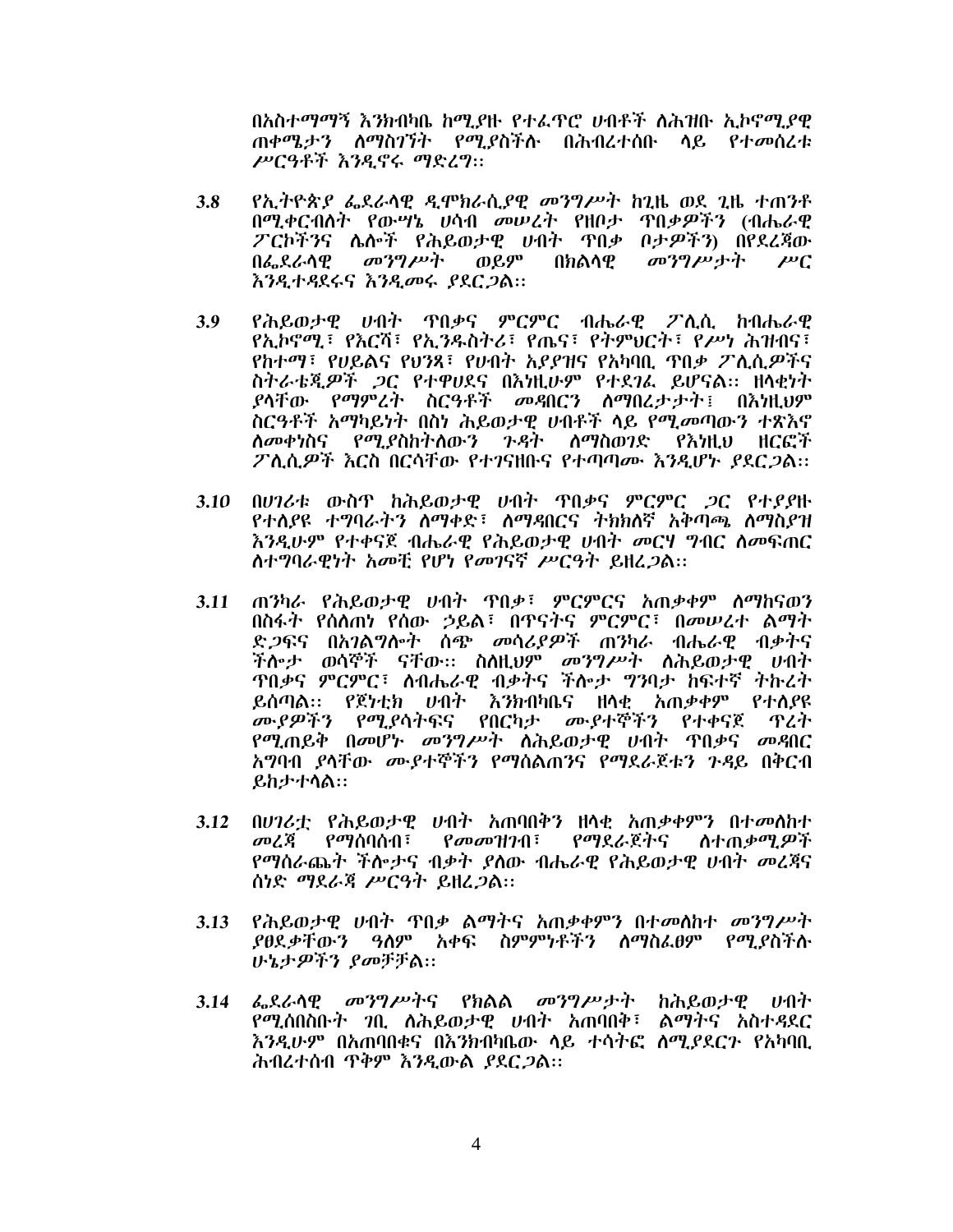**National Policy on Biodiversity Conservation and Research**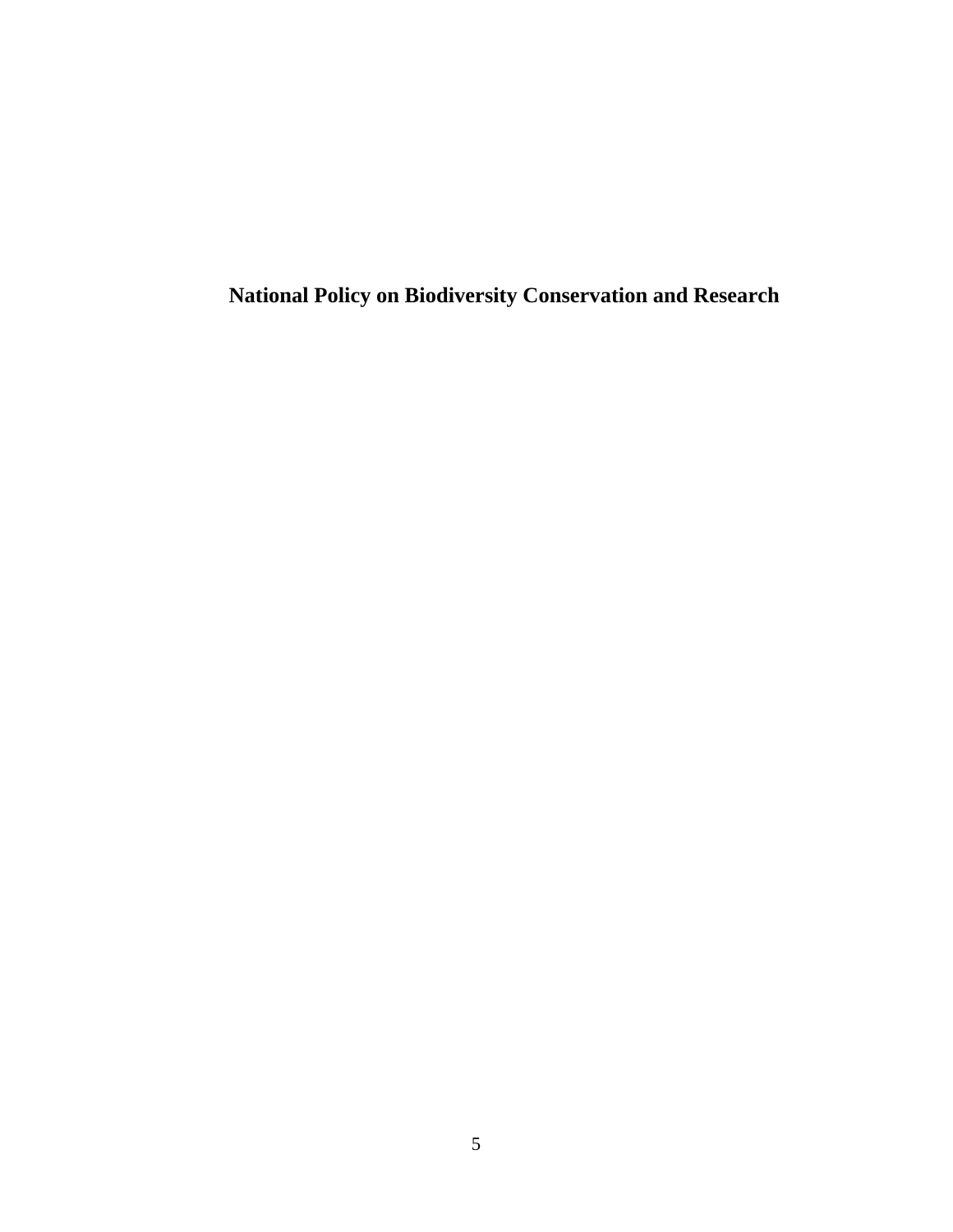### **National Policy on Biodiversity Conservation and Research**

### **1. Preamble**

- 1.1 Ethiopia, being one of the major centres of origin/diversity for many cultivated plant species, has also immense wealth of wild plant, animal and microbial genetic resources. These genetic resources are vital to the economic, social and environmental development of the country. However, this endowment of genetic resources is threatened by irretrievable loss of biodiversity as a result of , inter alia, resource mismanagement and degradation leading to genetic erosion. The government has duly recognized and is concerned about this phenomenon. The situation, therefore, requires an urgent national action to ensure the conservation of genetic resources and develop rational systems for their development and sustainable use.
- 1.2 Lack of comprehensive policy guidelines, awareness and appreciation on plant, animal and microbial genetic resources importation, exportation and exchange activities has resulted in the movement of genetic resources into and out of the country in an unregulated and uncoordinated manner. This has resulted in the loss of benefits from valuable indigenous genetic resources and in the introduction of unverified genetic materials, diseases, pests and weeds in to the country.
- 1.3 One of the priority areas of national action towards the effective conservation, rational development and sustainable utilization of genetic resources is a national commitment through an appropriate government policy. To this end, the national policy on Biodiversity Conservation and Development is formulated based on the rationale that the conservation of biodiversity is one of the conditions of the overall socio economic development and sustainable environmental management goals. Hence, because of its vital importance in the socio economic well being of the Ethiopia people, the conservation, proper management and the use of biodiversity need to be supported by policy, legislation and national capacity building.

# **2. Objecitives**

- 2.1 The objectives of the National Policy for Biodiversity Conservation and Research are to:
	- ensure that the Ethiopian plant, animal and microbial genetic resources and essential ecosystems as a whole are conserved, developed, managed and sustainably utilized;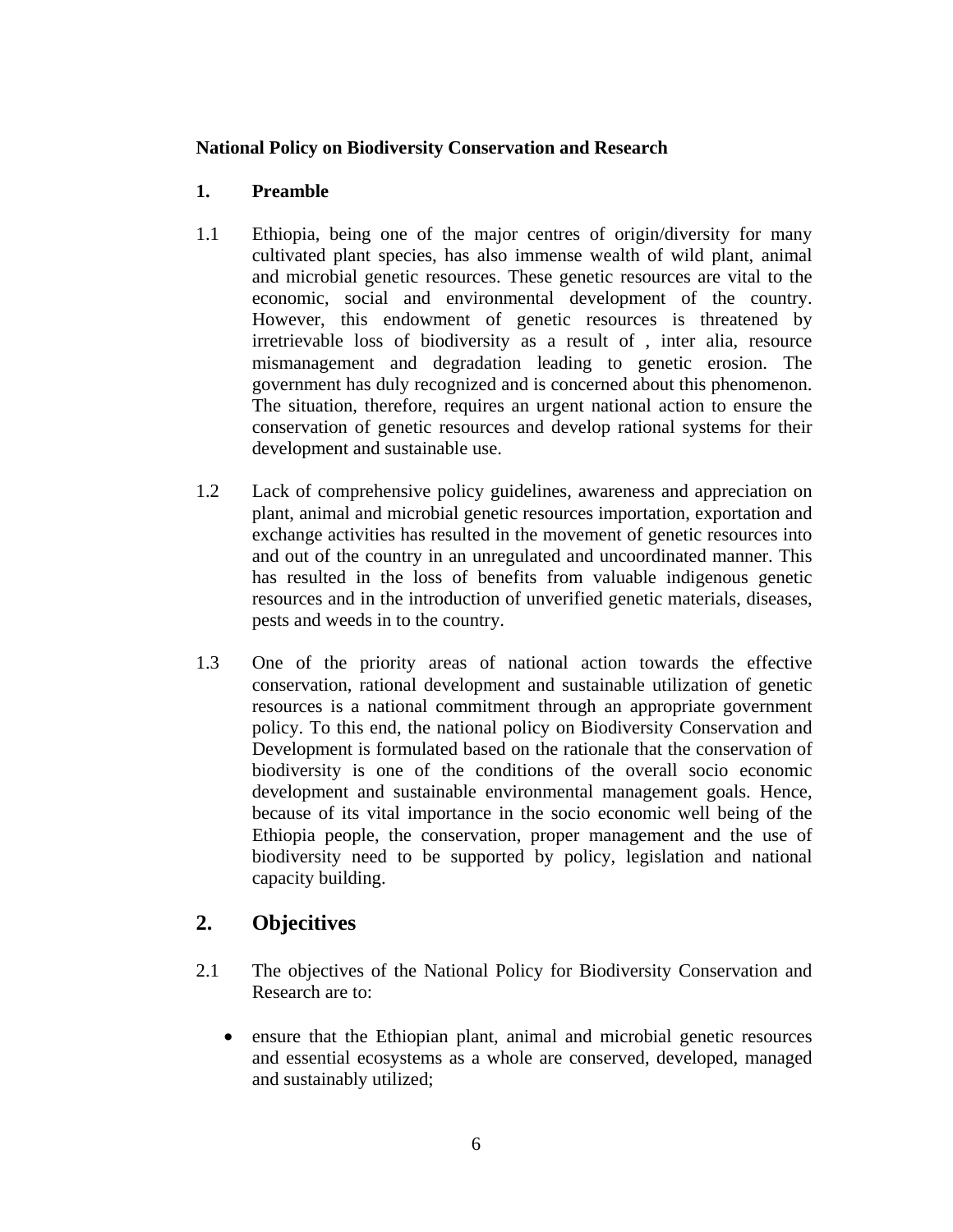- assert national sovereignty over genetic resources and develop a mechanism for a fair exchange, safe movement and proper management of these resources;
- enrich the genetic resources of the country through introduction (from abroad and within the country), repatriation and restoration in accordance with the laws and regulations of the country and according to bilateral and/or multilateral agreements the country has made;
- build national scientific capacities and capabilities to explore, collect, conserve, characterize, evaluate and utilize the biodiversity of the country;
- integrate biodiversity conservation and development programs into Federal and Regional agricultural, health, industrial and overall national economic development strategies and plans;
- recognize, foster and augment the indigenous knowledge and methods relevant to the conservation, development and sustainable use of biodiversity, and promote and encourage the development and putting into practice of new and emerging technologies such as biotechnology;
- encourage the participation and support of local communities in biodiversity conservation, development and utilization. Furthermore, ensure that they share the benefit accrued as a result of using indigenous knowledge and/or germplasm;
- create a functional and efficient organizational structure to ensure inter institutional linkage and coordination in biodiversity conservation, development and utilization;
- promote regional and international cooperation in biodiversity conservation, development and sustainable use;

# **3. Policy Directives**

In order to realize the objectives started, the following policy directives will be followed:-

- 3.1 the government of the Federal Democratic Republic of Ethiopia will enact, and update as necessary, legislation to protect; conserve and sustainably utilize the biological resources in Ethiopia.
- 3.2 The government will give due attention to the exploration, collection, conservation, characterization, evaluation and utilization as well as to promoting research and development of the flora, fauna and microbial genetic resources.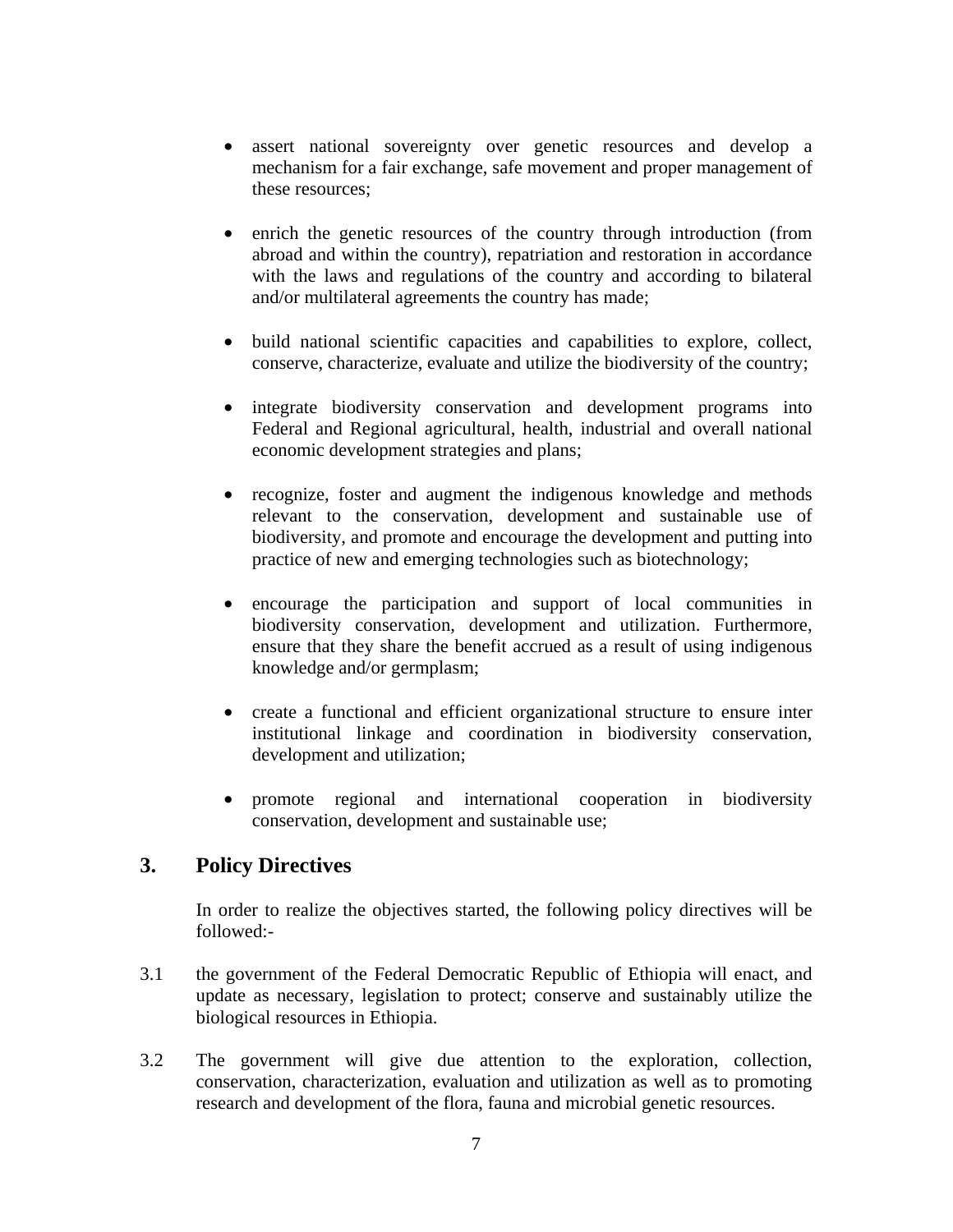- 3.3 recognizing the fact that Ethiopia has sovereign rights over its genetic resources any exploration, inventory, collection, movement exchange, repatriation and the use of these genetic resources will be governed by the laws and regulations of the country as well as bilateral and/or multilateral agreements.
- 3.4 Establish a body that enforces this policy,
- 3.5 The Federal and Regional Governments will ensure the integration of biodiversity conservation and sustainable use related education into the educational system and the creation of awareness on biodiversity issues at the individual, family and community levels.
- 3.6 Traditional conservation and utilization systems and indigenous knowledge on biodiversity will be surveyed, assessed, documented, studied, improved and utilized.
- 3.7 Community participatory approach in the decision making processes and the creation of community based systems which recognize resource rights of the local people and enable them to get economic benefits from jointly and sustaiably managed natural resources will be ensured.
- 3.8 the government of the Federal Democratic Republic of Ethiopia will put the administration and management of *in-situ* conservation areas (national parks and other categories of designated protected areas) under the Federal or Regional Governments.
- 3.9 The National Policy for Biodiversity Conservation and Research will be integrated with and supported by policies and strategies on the national economy, agriculture, industry health, education, population and urbanization, energy and construction, resource management and environmental protection. The policies in these sectors shall be harmonized to enhance sustainable production systems and to encourage the development of alternative resources and sustainable management systems in order to reduce the pressure on and avoid degradation of the biological resources.
- 3.10 In order to plan, develop and reorient the different biodiversity conservation and development related activities in the country and create an integrated national biodiversity program, a functional national biodiversity networking system will be created.
- 3.11 Strong national capacities and capabilities in scientific personnel, research infrastructure, funding and facilities are essential to undertake active biodiversity conservation, research and development. Hence, the Government will give high priorities for building national capacities and capabilities in biodiversity conservation and development. Since the management and sustainable use of